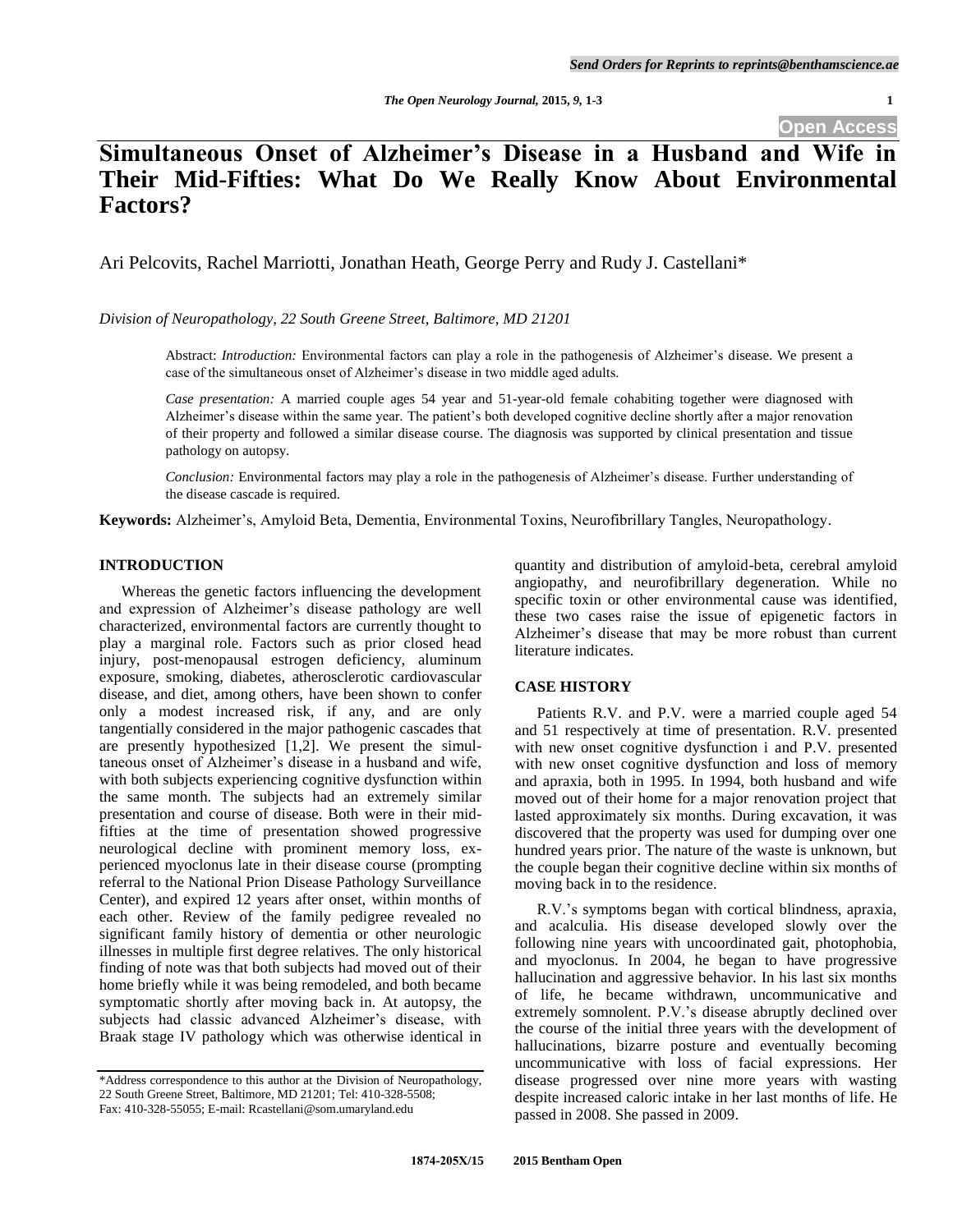#### **2** *The Open Neurology Journal, 2015, Volume 9 Pelcovits et al.*

The husband (R.V.) was born in 1941 with no family history of dementia and no relevant past medical history. His wife (P.V.) was born in 1944 and had nine other siblings, one of which had elderly dementia with an onset at age 80, but no other family history of neurologic disorder. She had a past medical history of depression, smoking and alcoholism.

Family history of patient's P.V. and R.V. showing no significant history of dementia.

Wife: P.V. Husband: R.V.



**Fig. (1).** Family history of patient's P.V. and R.V. showing no significant history of dementia.

#### **MATERIALS AND METHODOLOGY**

Brain tissue was collected from each of the individuals. The sampled brain regions included: frontal cortex, occipital cortex and hippocampus. The tissue was fixed in routine formalin, embedded in paraffin and sectioned at 6 mm. Routine H&E staining was done on all three regions. Immunohistochemical staining was done on the frontal cortex and the hippocampus for tau and amyloid β proteins. The tissue was also examined for gross anatomical changes. Family history is reviewed. History of cognitive decline was obtained from family members.

### **RESULTS**

At autopsy, the subjects had pathology which was otherwise identical in quantity and distribution of amyloidbeta, cerebral amyloid angiopathy, and neurofibrillary degeneration (Figs **2**-**4**).

The couple was diagnosed with Alzheimer's Disease according to the Consortium to Establish a Registry for Alzheimer's Disease (CERAD) which uses standardized diagnostic criteria. Based on near identical neurofibrillary tangles of tau protein, they were also both given a Braak stage IV (advanced) diagnosis. At this stage, the tangles cause severe memory and cognitive impairment and the majority of patients will also suffer from dementia.

No specific toxin or other environmental cause was discerned.

Hippocampus,  $A\beta$ , 4G8



**Fig. (2).** Low magnification photomicrograph on the hippocampus and adjacent temporal neocortex shows numerous senile plaques by amyloid-β (4G8) immunohistochemistry.

### Frontal Cortex, Tau, AT8



**Fig. (3).** Low magnification photomicrograph of hippocampus and adjacent temporal neocortex shows extensive neurofibrillary degeneration on phosphor-tau (AT8) immunohistochemistry.



**Fig. (4).** Low magnification photomicrograph of frontal cortex shows abundant senile plaques on amyloid-β (4G8) immunohistochemistry.

#### **DISCUSSION**

There are several risk factors for Alzheimer's Disease: advanced age, genetics, socioeconomic factors, and